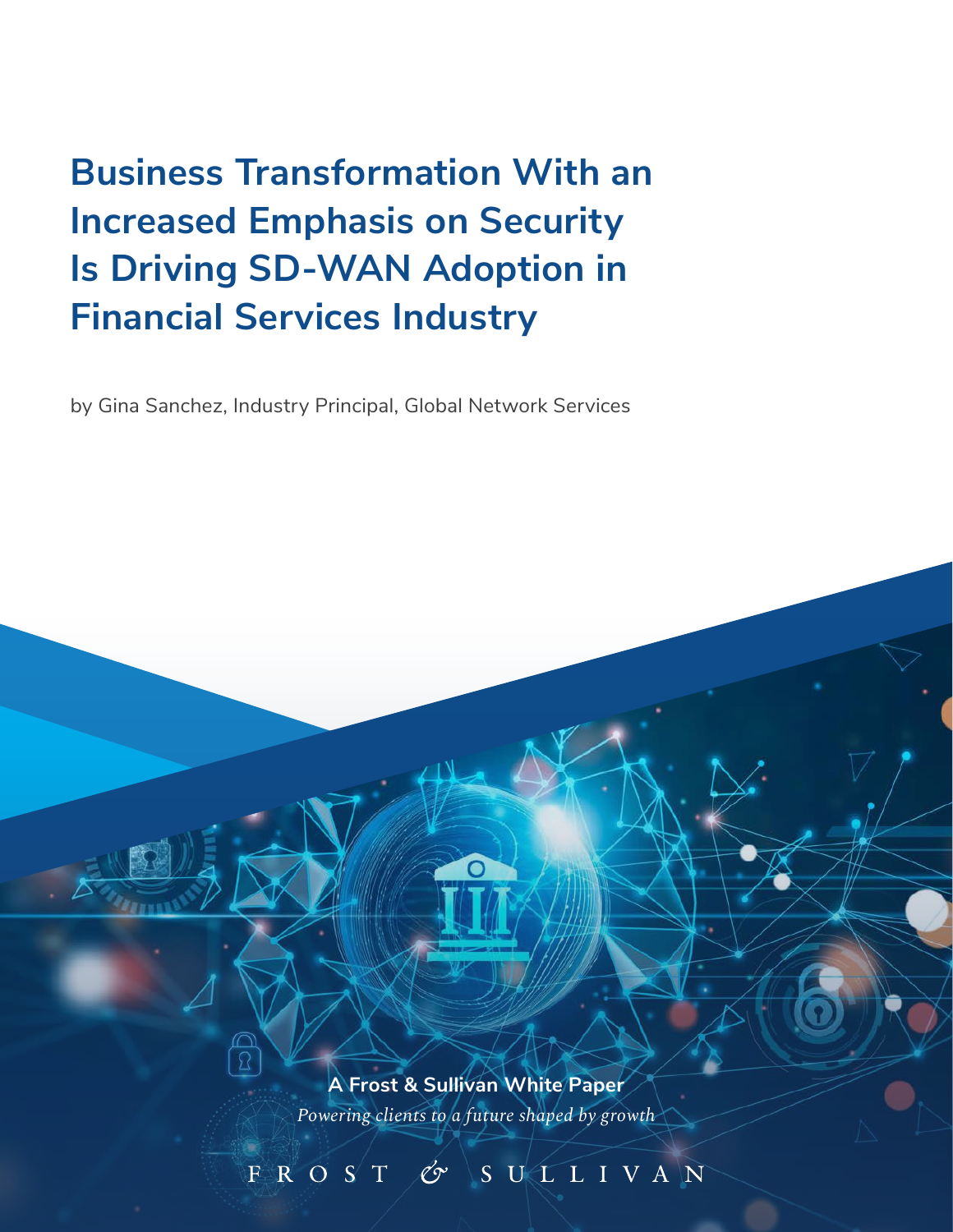### **CONTENTS**

| Financial Services Companies Turn To SD-WAN Technology<br>As They Prioritize Network and Application Security 4 |  |
|-----------------------------------------------------------------------------------------------------------------|--|
| <b>Financial Companies Are Realizing Strategic Benefits</b>                                                     |  |
| <b>What Financial Services Companies Expect From</b>                                                            |  |
|                                                                                                                 |  |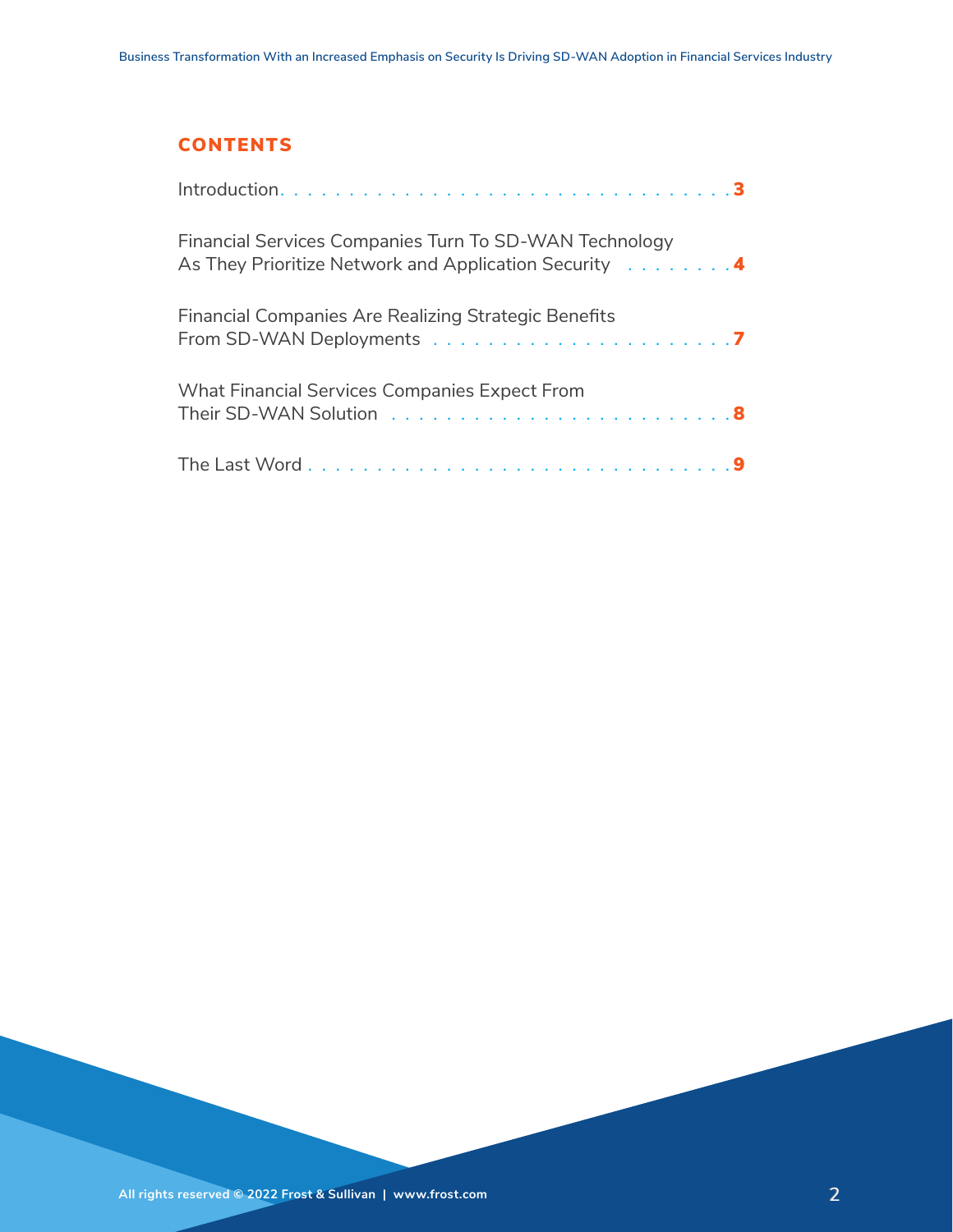# <span id="page-2-0"></span>**Introduction**

Until the COVID-19 pandemic forced a transition to remote working environments, the vast majority of employees in the banking, financial services, and insurance (BFSI) industry worked from offices in face-to-face service-based commercial and retail locations. BFSI companies, like their peers in other verticals, turned to technology to connect distributed, remote workforces and to adopt new business models that address their customers' rapidly evolving needs and interaction preferences. Frost & Sullivan research shows that the financial services industry will spend \$559.4 billion on information and communications technologies (ICT) worldwide in 2022, far outweighing the annual spend of any other vertical.

To efficiently and securely connect a widely dispersed operation that will enable workfrom-anywhere, support customer engagement strategies and technologies, and guarantee optimal performance of resources while maintaining regulatory compliance, WAN transformation is critical (see Exhibit 1).



**EXHIBIT 1: Top Business Drivers for Financial Services Companies'**



*Source: Frost & Sullivan*

SD-WAN technology is taking a central role in financial companies' WAN transformation strategies as it enables fast deployment of WAN services to remote and branch office locations, with minimal disruption to business operations, and it greatly simplifies WAN management. Ultimately, SD-WAN allows centralized configuration that makes it easier for businesses to deploy new applications and more efficiently enforce new security policies across global branch offices and remote locations.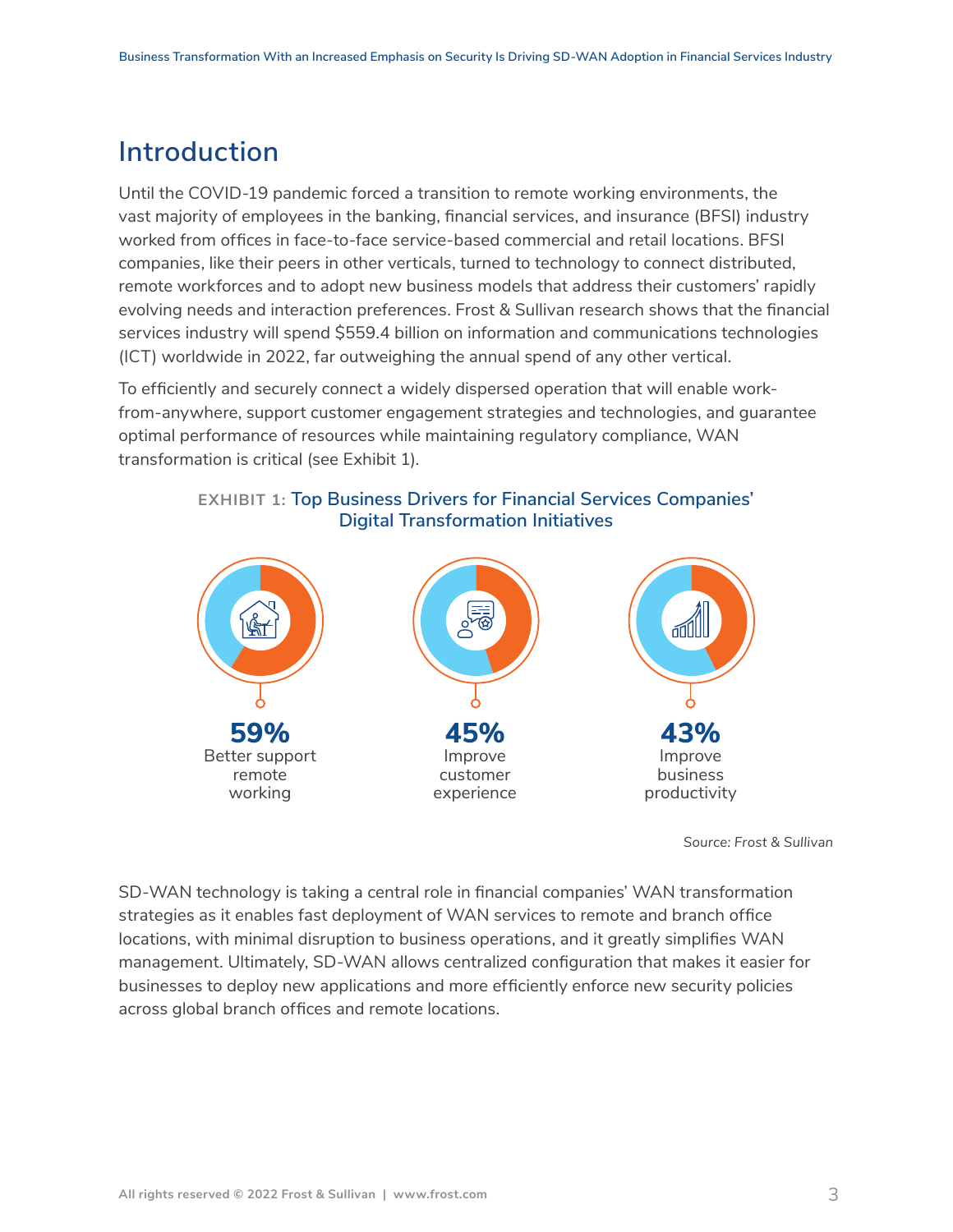# <span id="page-3-0"></span>**Financial Services Companies Turn To SD-WAN Technology As They Prioritize Network and Application Security**

The financial services sector encompasses a range of business types, including commercial and consumer lending, investment, and insurance collections. As such, the industry is comprised of a diverse mix of worker roles across back-office and frontline staff, including industry-specific and general business roles that must be seamlessly and securely connected. Frost & Sullivan's 2021 Global Enterprise WAN Virtualization Trends survey (see Exhibit 2) reveals that 44% of financial services companies have either already deployed or are currently deploying SD-WAN whereas 22% have plans to deploy it in the next 2 years. Another 8% of the respondents in financial services indicate they are currently replacing or upgrading their SD-WAN solution.



#### **EXHIBIT 2: SD-WAN Deployment Trends in Financial Services Industry**

**44% of financial services companies have either already deployed or are currently deploying SD-WAN.**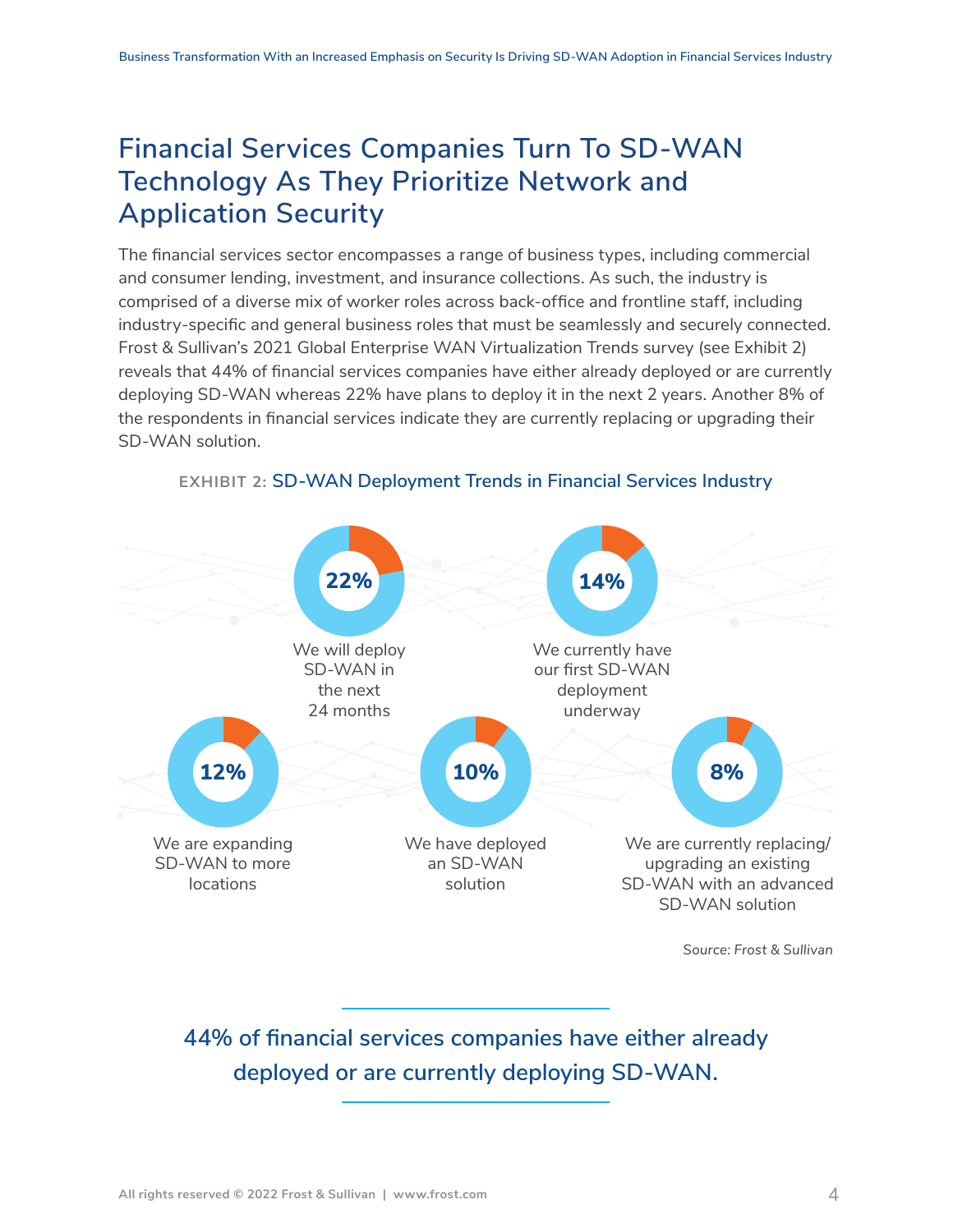In the same survey, "network and application security" ranks as the most prioritized technology for financial institutions (see Exhibit 3). SD-WAN 2.0 offerings are more mature in terms of feature sets, such as integrated security and a platform–centric approach, hence upgrading to advanced SD-WAN offers a cohesive approach to networking and security.





*Source: Frost & Sullivan*

Financial services companies are increasingly adopting network function virtualization (NFV) technology and are experiencing substantial operational and cost efficiencies as a result. Virtual network services can dramatically reduce hardware costs as multiple network functions can be consolidated on a single virtual universal customer premises equipment (uCPE). Furthermore, businesses can holistically manage their security and thus reduce data breaches since multiple functions, such as SD-WAN, WAN optimization, firewall, and advanced routing, run in a single appliance or a single virtual machine.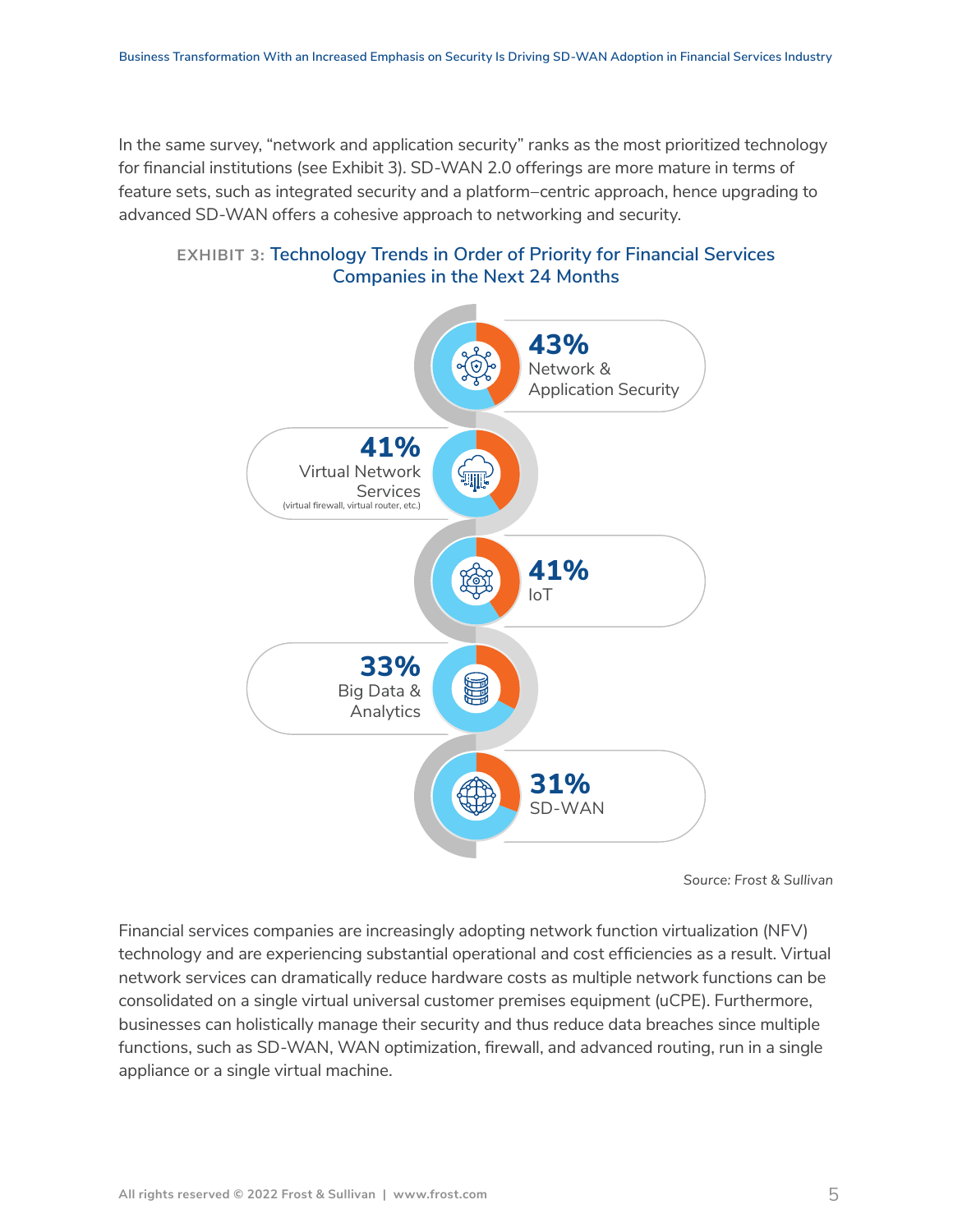Financial services companies are evaluating modern and efficient ways to serve their customers, including omnichannel contact centers, multichannel notifications, digital front door through self-service, and process automation. These digitization efforts are realized in numerous ways. For instance, the Internet of Things (IoT) can initiate payment processes through several connected objects, including wearables, cars, or clothing. AI and ML algorithms working on Big Data enable many important features, such as fraud prevention, as they help identify unusual behavior; algorithmic trading empowers financial companies to control everything without any intervention; and natural language processing can extract valuable information from every possible source. Although digitization is critical for carrying out most financial tasks, all of these trends rely on secure WAN infrastructure to support them. SD-WAN facilitates automated, optimized, and secure connectivity between edge locations (users or things) and enables IT managers to make changes to the network based on centrally defined application policies, thus providing enterprise IT managers in financial institutions centralized control over their WANs for all edge locations.

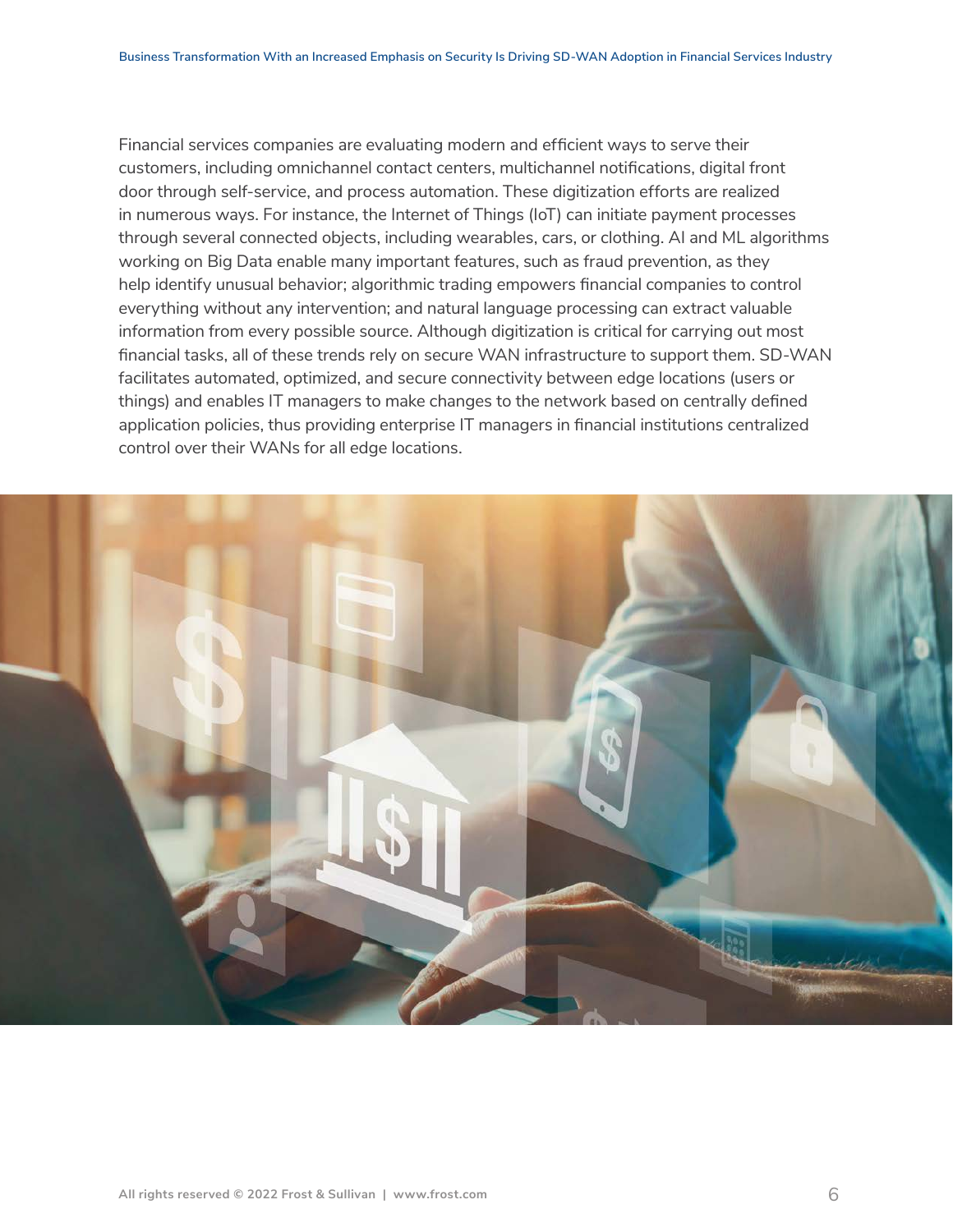# <span id="page-6-0"></span>**Financial Companies Are Realizing Strategic Benefits From SD-WAN Deployments**

All new business models that financial institutions adopt aim at reducing costs, shortening time-to-market for new products and services, and making financial services accessible to a larger group of people. On the customer-facing side, online services, such as digital wallets, and fast-transaction cloud-based applications represent a large portion of the industry´s ongoing modernization. Within organizations, cloud-based communications and collaboration solutions are accessible on demand from any device and have become the preferred communication option for front-office and back-office employees, remote workers, and contact center agents. Cloud services are thus proving their value in enabling business agility and operational continuity for financial services companies (see Exhibit 4). SD-WAN technology provides the optimal infrastructure needed to leverage hybrid and multicloud solutions effectively. The centralized, software-defined policy configuration capability of SD-WAN dramatically simplifies network management efforts as it eliminates the need for IT personnel to manually configure each node on the network.



### **EXHIBIT 4: Benefits Financial Services Companies Achieved after SD-WAN Implementation**





**plan security better** due to a more granular policy administration

*Source: Frost & Sullivan*

While digitization brings substantial advancements to financial services, industry concerns about privacy, security, and compliance stand out due to the implications of sharing sensitive customer and company information via digital tools, leveraging communications infrastructure shared with other organizations (e.g., multi-tenant platforms), and deploying universal workfrom-home practices spurred by the global pandemic. The ability to apply security policies granularly and to include advanced, built-in security features in SD-WAN solutions provides financial institutions with enhanced tools to create a framework against the increasing rate of cybercrime. SD-WAN delivers granular visibility into WAN traffic connections across financial companies' headquarters, branches, users, devices, and applications, and it provides direct and full control over these connections to manage potential risks, thus building the foundation to deliver security and networking convergence everywhere.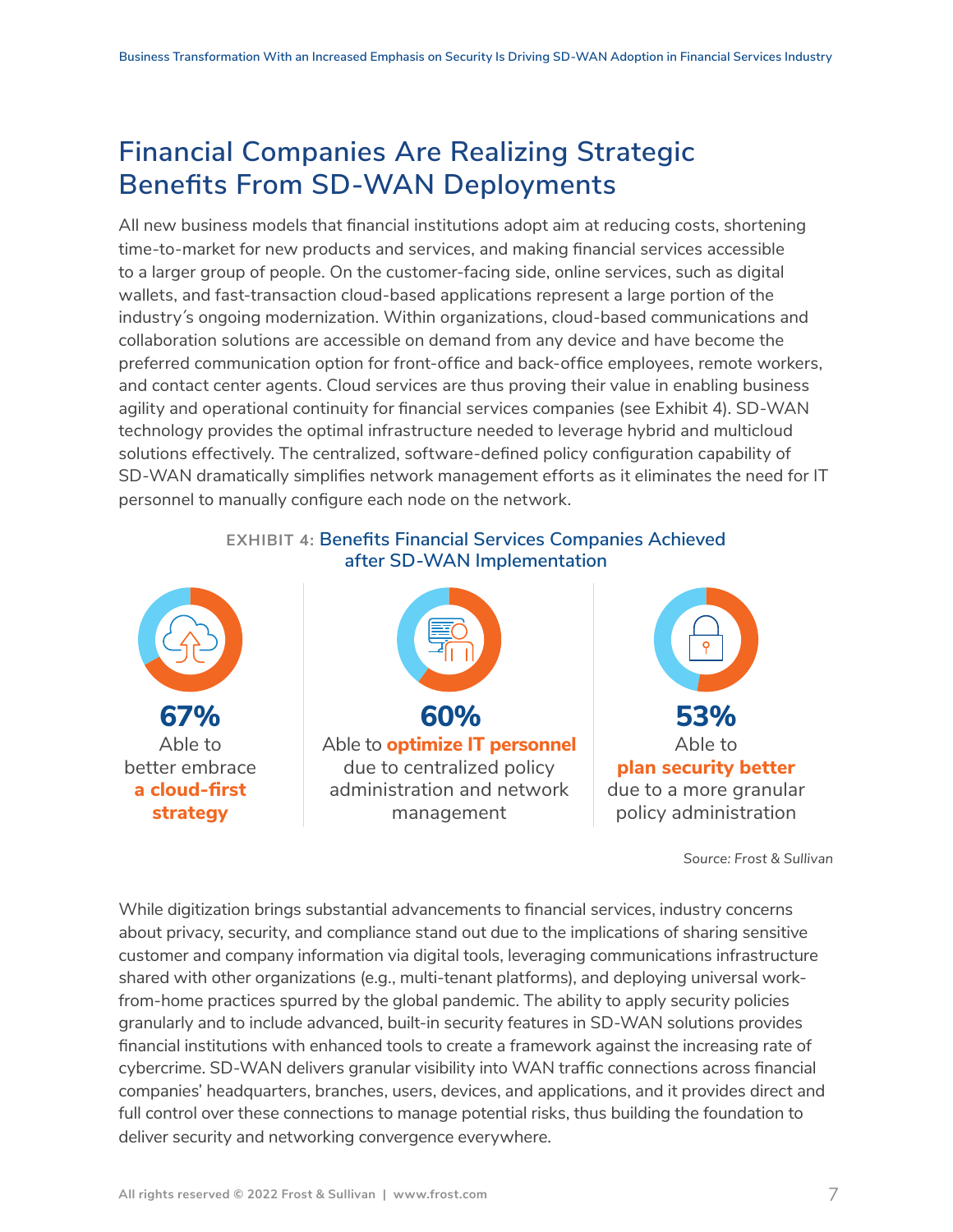# <span id="page-7-0"></span>**What Financial Services Companies Expect From Their SD-WAN Solution**

While financial organizations are finding crucial value in SD-WAN deployment, some elements of it have proven challenging. Consequently, deployment time frames can become lengthier than expected as establishing and managing the underlying WAN infrastructure involves some heavy lifting from the enterprise IT departments.

The security-related challenges shown in Exhibit 5 result from the constant scrutiny and tight regulations financial companies face to prevent the misuse of user data and money. Fortunately, SD-WAN 2.0 solutions can position financial organizations to address security in a holistic manner. A robust SD-WAN solution with integrated security consolidates SD-WAN, next-generation firewall, advanced routing, and zero trust network access (ZTNA) proxy into one operating system and management platform.



### **EXHIBIT 5: Top Challenges in Deploying SD-WAN for Financial Services Companies**

*Source: Frost & Sullivan*

Working with a managed service provider can alleviate some of these challenges. In our survey, 63% of respondents in the financial industry indicate a preference toward a fully managed solution in which a service provider installs and manages edge devices and access links from multiple providers as well as manages the day-to-day network aspects of the solution, hence simplifying SD-WAN adoption for organizations. A vendor's longevity, stability, and capacity to provide integrated security functions are the other parameters that IT decision-makers in financial companies' value in an SD-WAN solution provider.

> **63% of respondents in the financial industry indicate a preference toward a fully managed SD-WAN solution.**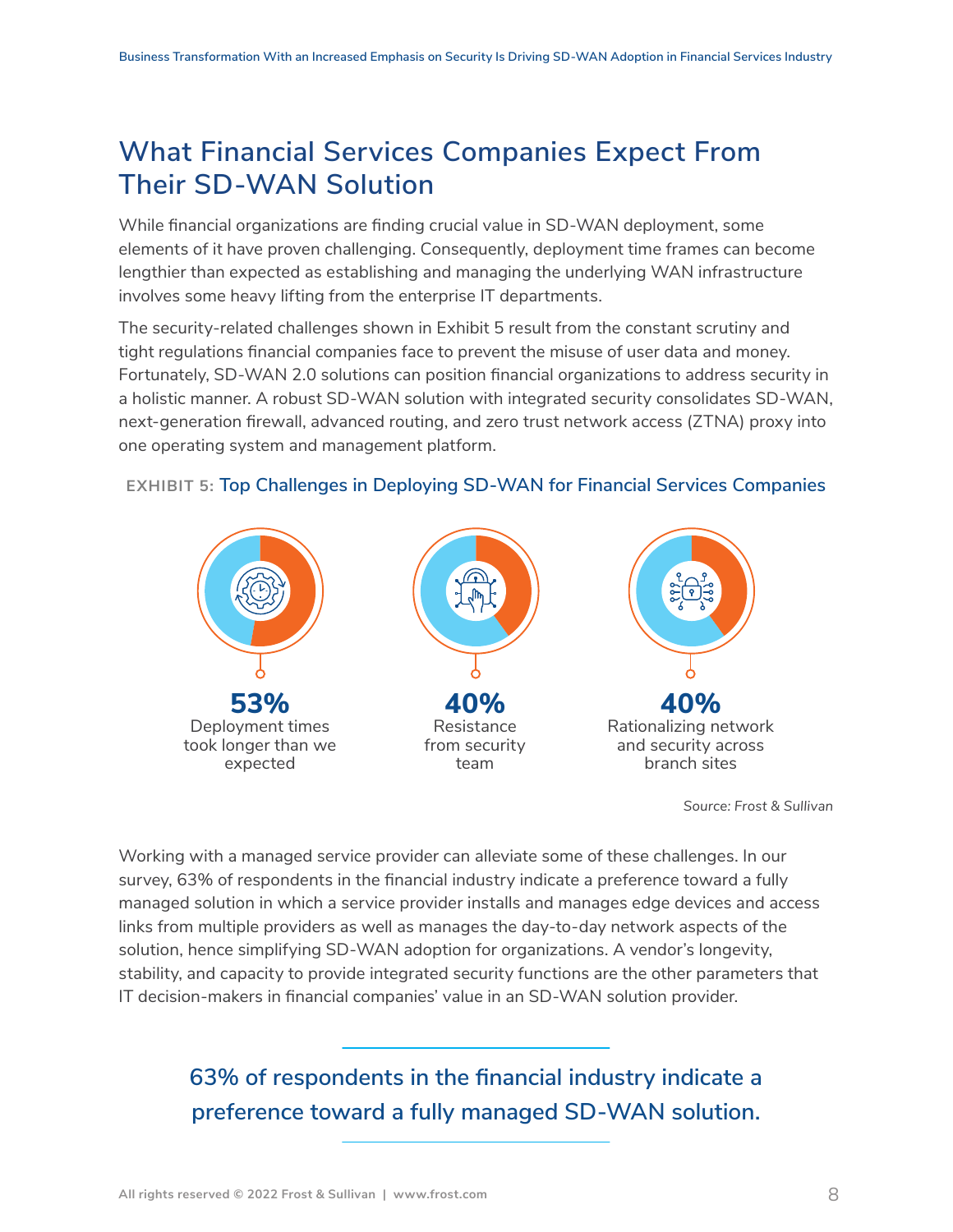# <span id="page-8-0"></span>**The Last Word**

SD-WAN technology is an integral part of financial services companies' digital transformation initiatives as it simplifies WAN deployment and management through centralized, softwaredefined policy administration. Moreover, SD-WAN 2.0 solutions with integrated security functions ensure the high level of security that financial organizations expect across their IT environment, including traffic, applications, users, and devices.